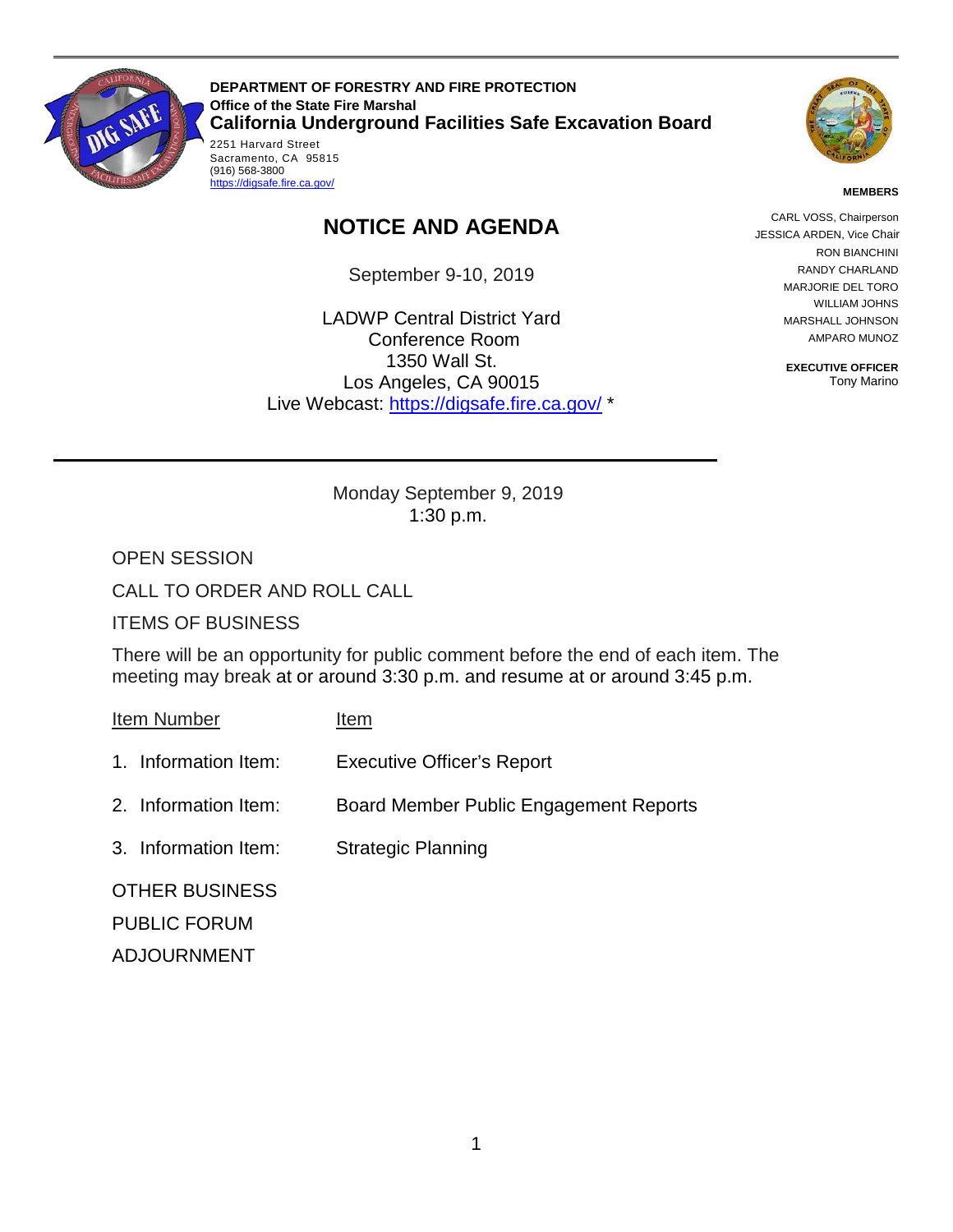### Education and Outreach Workshop Tuesday September 10, 2019 9:00 a.m.

OPEN SESSION

CALL TO ORDER AND ROLL CALL

## ITEMS OF BUSINESS

There will be an opportunity for public comment before the end of each item. The meeting may break for lunch at or around 12:00 p.m. and resume at or around 1:30 p.m.

| Item Number |                      | Item                                               |
|-------------|----------------------|----------------------------------------------------|
|             | 4. Information Item: | <b>Education and Outreach Report</b>               |
|             | 5. Information Item: | <b>Education and Outreach Survey Results</b>       |
|             | 6. Information Item: | <b>Investigations Trends</b>                       |
|             | 7. Information Item: | Dig Safe Board Education and Outreach Plan         |
|             | 8. Information Item: | Panel: How to Improve Communication with Operators |
|             |                      |                                                    |

OTHER BUSINESS PUBLIC FORUM ADJOURNMENT